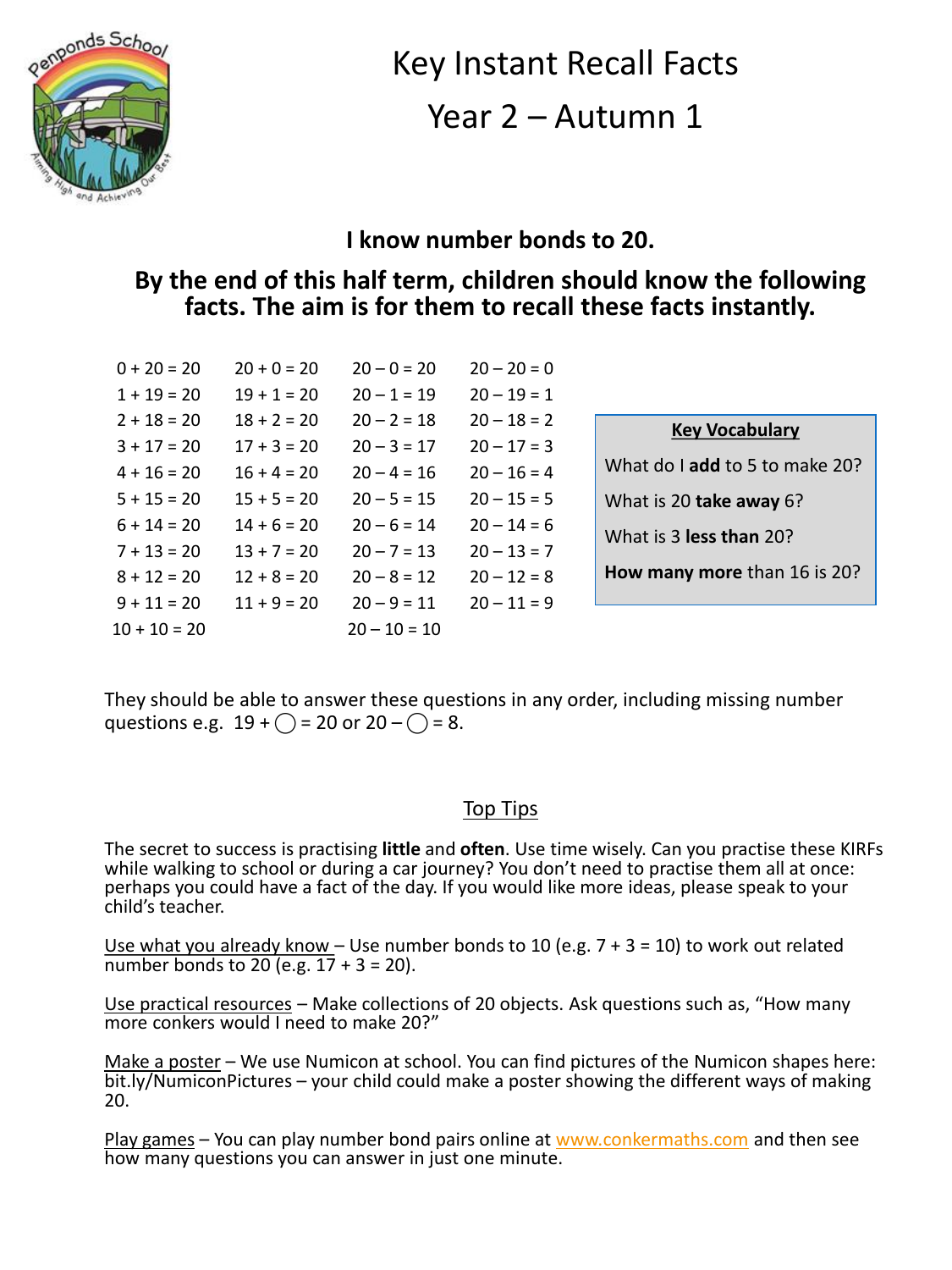

Key Instant Recall Facts Year 2 – Autumn 2

**I know the multiplication and division facts for the 2 times table.**

### **By the end of this half term, children should know the following facts. The aim is for them to recall these facts instantly.**

| $2 \times 1 = 2$   | $2 \div 2 = 1$   |
|--------------------|------------------|
| $2 \times 2 = 4$   | $4 \div 2 = 2$   |
| $2 \times 3 = 6$   | $6 \div 2 = 3$   |
| $2 \times 4 = 8$   | $8 \div 2 = 4$   |
| $2 \times 5 = 10$  | $10 \div 2 = 5$  |
| $2 \times 6 = 12$  | $12 \div 2 = 6$  |
| $2 \times 7 = 14$  | $14 \div 2 = 7$  |
| $2 \times 8 = 16$  | $16 \div 2 = 8$  |
| $2 \times 9 = 18$  | $18 \div 2 = 9$  |
| $2 \times 10 = 20$ | $20 \div 2 = 10$ |
| $2 \times 11 = 22$ | $22 \div 2 = 11$ |
| $2 \times 12 = 24$ | $24 \div 2 = 12$ |

| <b>Key Vocabulary</b> |  |
|-----------------------|--|
|                       |  |

What is 2 **multiplied by** 7? What is 2 **times** 9?

What is 12 **divided by** 2?

They should be able to answer these questions in any order, including missing number questions e.g.  $2 \times \bigcap = 8$  or  $\bigcap \div 2 = 6$ .

#### Top Tips

The secret to success is practising **little** and **often**. Use time wisely. Can you practise these KIRFs while walking to school or during a car journey? You don't need to practise them all at once: perhaps you could have a fact of the day. If you would like more ideas, please speak to your child's teacher.

Songs and Chants – You can buy Times Tables CDs or find multiplication songs and chants online. If your child creates their own song, this can make the times tables even more memorable.

Use what you already know - If your child knows that  $2 \times 5 = 10$ , they can use this fact to work out that  $2 \times 6 = 12$ .

Test the Parent – Your child can make up their own tricky division questions for you e.g. *What is 18 divided by 2?* They need to be able to multiply to create these questions.

Use memory tricks – For those hard-to-remember facts, www.multiplication.com has some strange picture stories to help children remember.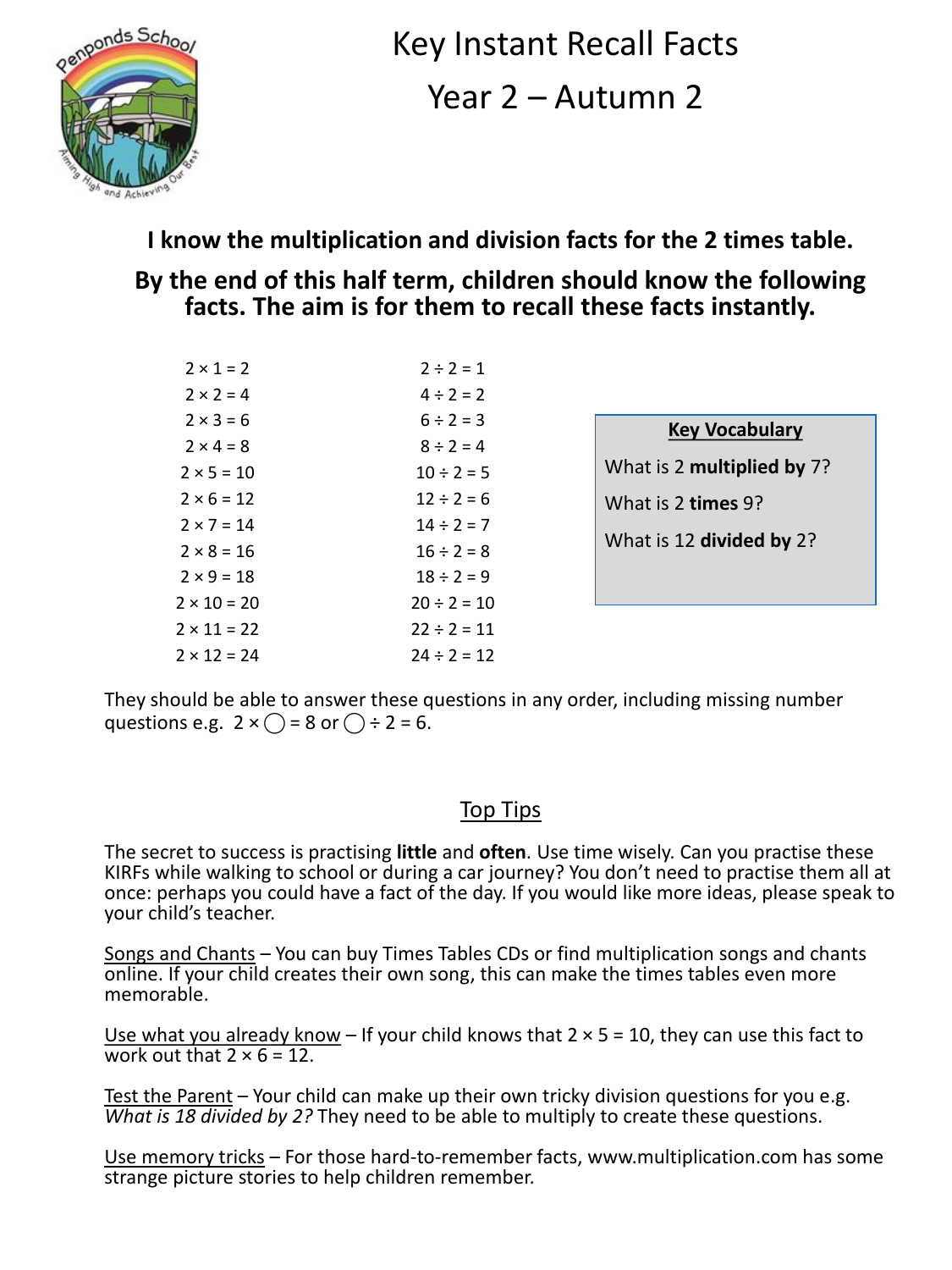

Key Instant Recall Facts

# Year 2 – Spring 1

### **I know doubles and halves of numbers to 20.**

# **By the end of this half term, children should know the following facts. The aim is for them to recall these facts instantly.**

| $0 + 0 = 0$    | $\frac{1}{2}$ of 0 = 0   |                |
|----------------|--------------------------|----------------|
| $1 + 1 = 1$    | $\frac{1}{2}$ of 2 = 1   | $11 + 11 = 22$ |
| $2 + 2 = 4$    | $\frac{1}{2}$ of 4 = 2   | $12 + 12 = 24$ |
| $3 + 3 = 6$    | $\frac{1}{2}$ of 6 = 3   | $13 + 13 = 26$ |
| $4 + 4 = 8$    | $\frac{1}{2}$ of 8 = 4   | $14 + 14 = 28$ |
| $5 + 5 = 10$   | $\frac{1}{2}$ of 10 = 5  | $15 + 15 = 30$ |
| $6 + 6 = 12$   | $\frac{1}{2}$ of 12 = 6  | $16 + 16 = 32$ |
| $7 + 7 = 14$   | $\frac{1}{2}$ of 14 = 7  | $17 + 17 = 34$ |
| $8 + 8 = 16$   | $\frac{1}{2}$ of 16 = 8  | $18 + 18 = 36$ |
| $9 + 9 = 18$   | $\frac{1}{2}$ of 18 = 9  | $19 + 19 = 38$ |
| $10 + 10 = 20$ | $\frac{1}{2}$ of 20 = 10 | $20 + 20 = 40$ |

| <b>Kev Vocabulary</b> |
|-----------------------|
|-----------------------|

What is **double** 9?

What is **half** of 14?

#### **Top Tips**

The secret to success is practising **little** and **often**. Use time wisely. Can you practise these KIRFs while walking to school or during a car journey? You don't need to practise them all at once: perhaps you could have a fact of the day. If you would like more ideas, please speak to your child's teacher.

Use what you already know – Encourage your child to find the connection between the 2 times table and double facts.

Ping Pong – In this game, the parent says, "Ping," and the child replies, "Pong." Then the parent says a number and the child doubles it. For a harder version, the adult can say, "Pong." The child replies, "Ping," and then halves the next number given.

Practise online – Go to [www.conkermaths.com](http://www.conkermaths.com/) and see how many questions you can answer in just 90 seconds.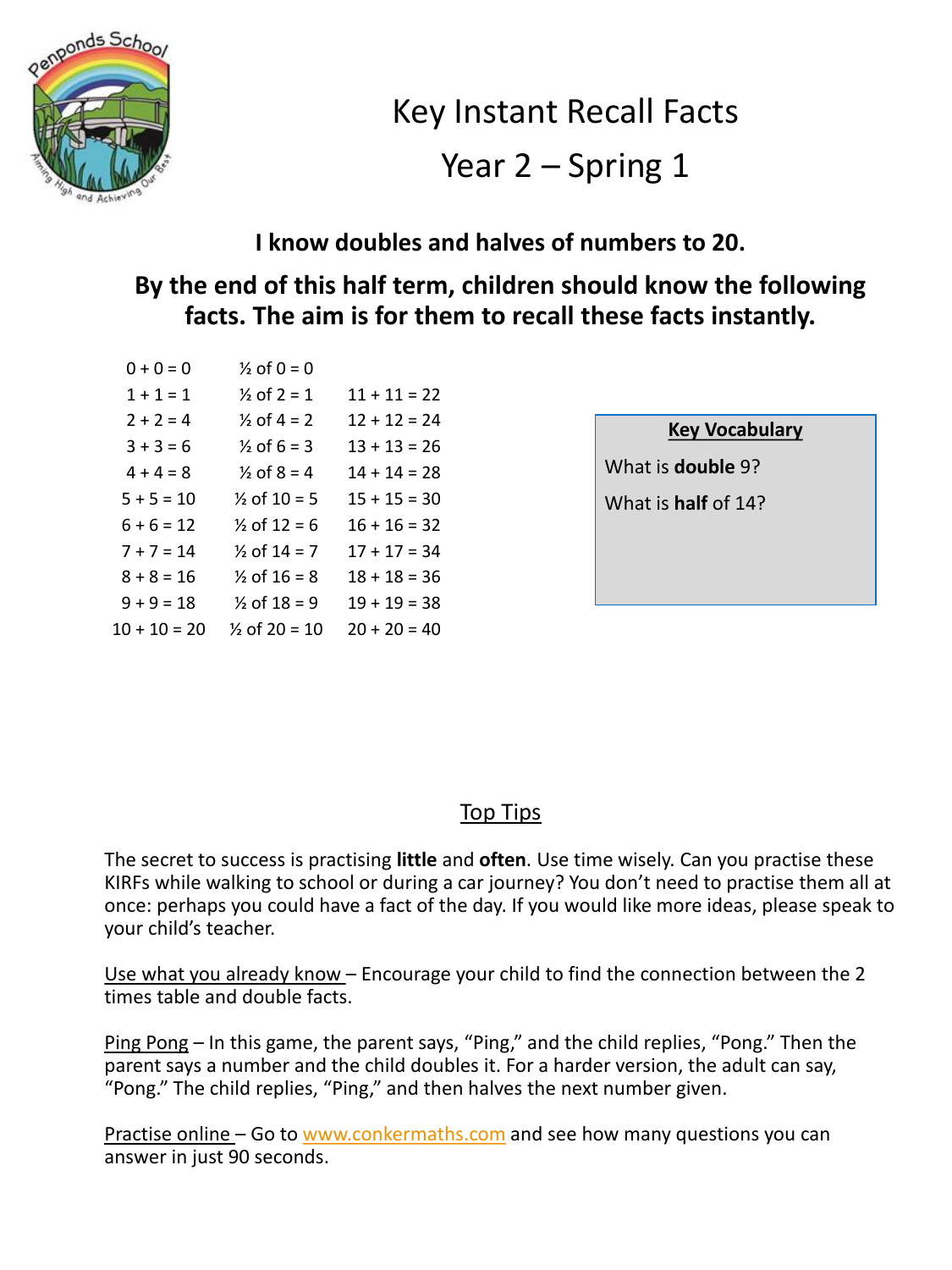

Key Instant Recall Facts Year 2 – Spring 2

# **I know the multiplication and division facts for the 10 times table.**

# **By the end of this half term, children should know the following facts. The aim is for them to recall these facts instantly.**

| $10 \times 1 = 10$   | $10 \div 10 = 1$   |
|----------------------|--------------------|
| $10 \times 2 = 20$   | $20 \div 10 = 2$   |
| $10 \times 3 = 30$   | $30 \div 10 = 3$   |
| $10 \times 4 = 40$   | $40 \div 10 = 4$   |
| $10 \times 5 = 50$   | $50 \div 10 = 5$   |
| $10 \times 6 = 60$   | $60 \div 10 = 6$   |
| $10 \times 7 = 70$   | $70 \div 10 = 7$   |
| $10 \times 8 = 80$   | $80 \div 10 = 8$   |
| $10 \times 9 = 90$   | $90 \div 10 = 9$   |
| $10 \times 10 = 100$ | $100 \div 10 = 10$ |
| $10 \times 11 = 110$ | $110 \div 10 = 11$ |
| $10 \times 12 = 120$ | $120 \div 10 = 12$ |

| <b>Key Vocabulary</b>       |
|-----------------------------|
| What is 10 multiplied by 3? |
| What is 10 times 9?         |
| What is 70 divided by 10?   |
|                             |

They should be able to answer these questions in any order, including missing number questions e.g.  $10 \times \bigcap$  = 80 or  $\bigcap \div 10 = 6$ .

#### Top Tips

The secret to success is practising **little** and **often**. Use time wisely. Can you practise these KIRFs while walking to school or during a car journey? You don't need to practise them all at once: perhaps you could have a fact of the day. If you would like more ideas, please speak to your child's teacher.

Pronunciation – Make sure that your child is pronouncing the numbers correctly and not getting confused between thirt**een** and thirt**y.**

Songs and Chants - You can buy Times Tables CDs or find multiplication songs and chants online. If your child creates their own song, this can make the times tables even more memorable.

Test the Parent – Your child can make up their own tricky division questions for you e.g. *What is 70 divided by 7?* They need to be able to multiply to create these questions.

Apply these facts to real life situations – How many toes are in your house? What other multiplication and division questions can your child make up?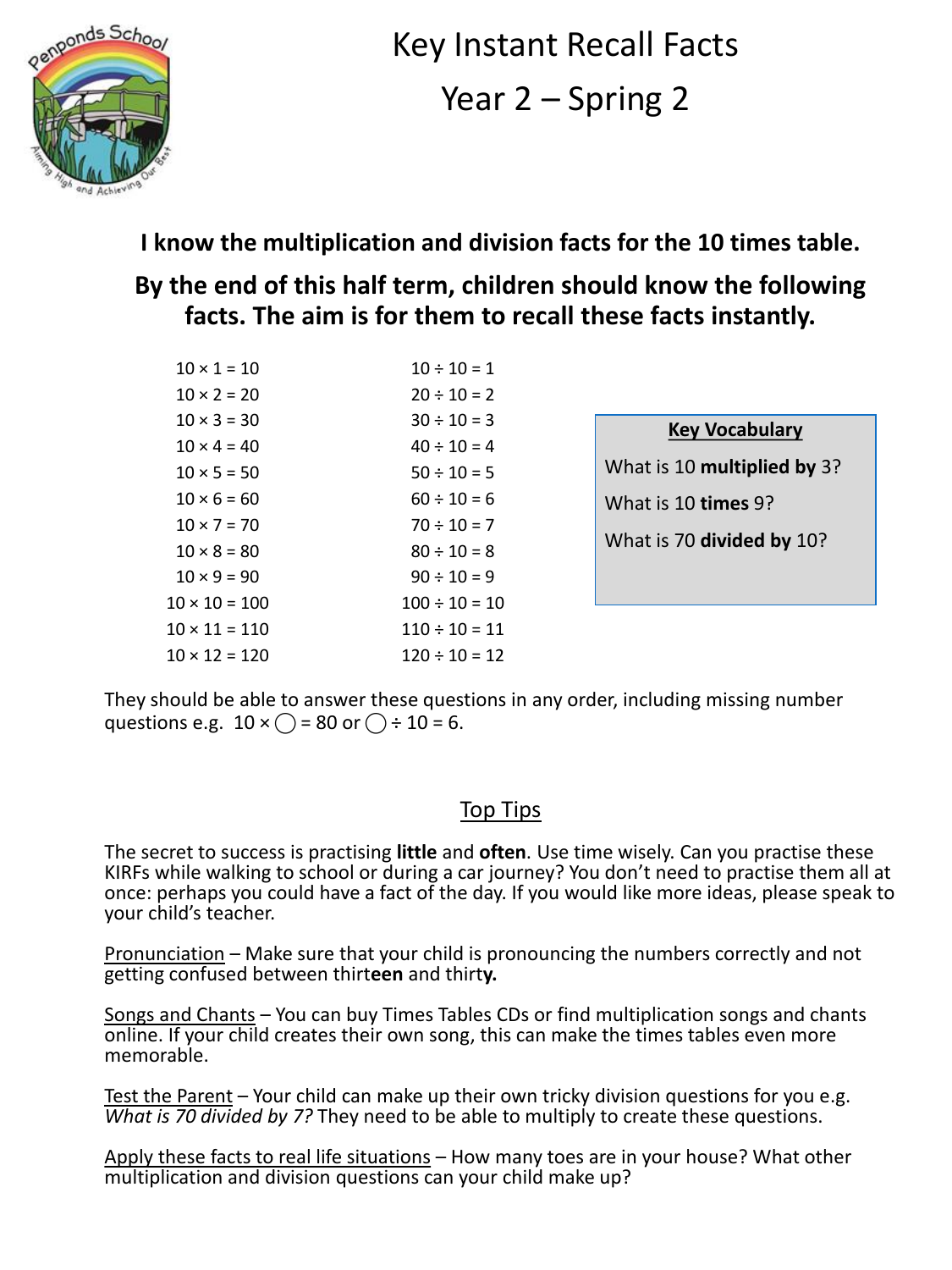

Key Instant Recall Facts Year 2 – Summer 1

**I can tell the time.**

# **By the end of this half term, children should know the following facts. The aim is for them to recall these facts instantly.**

Children need to be able to tell the time using a clock with hands. This target can be broken down into several steps.

- I can tell the time to the nearest hour.
- I can tell the time to the nearest half hour.
- I can tell the time to the nearest quarter hour.
- I can tell the time to the nearest five minutes.





# **Top Tips**

The secret to success is practising **little** and **often**. If you would like more ideas, please speak to your child's teacher.

Talk about time - Discuss what time things happen. When does your child wake up? What time do they eat breakfast? Make sure that you have an analogue clock visible in your house or that your child wears a watch with hands.

Ask your child the time regularly – You could also give your child some responsibility for watching the clock :

"The cakes need to come out of the oven at quarter past four."

"We need to leave the house at half past eight."